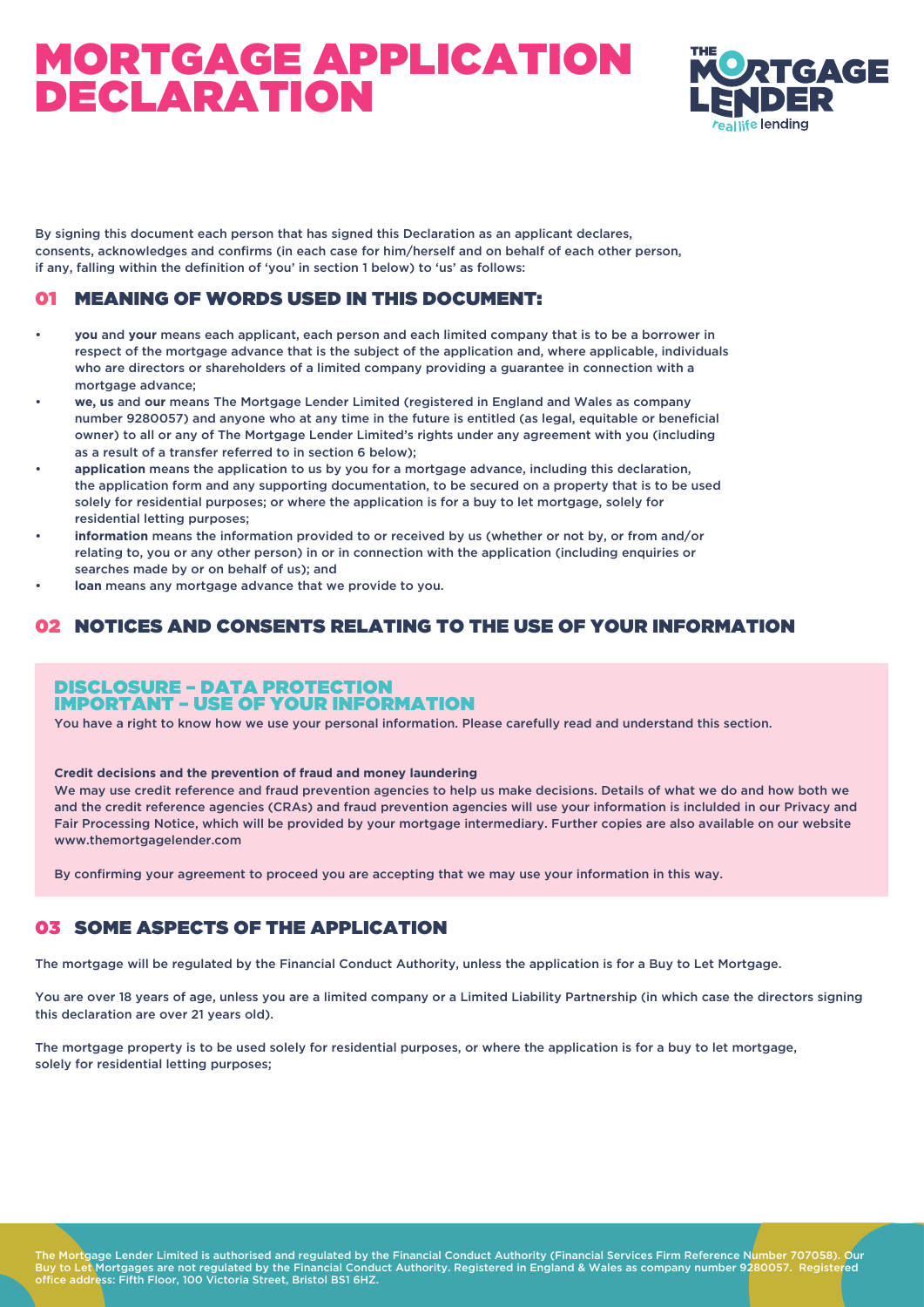

The property will be valued to ensure it provides us with suitable security for the mortgage loan you have requested. We will obtain this valuation report from an independent valuer. This valuer is not connected with us, but is on our panel of approved surveyors and valuers. Although we will provide you with a copy of the mortgage valuation report, this is for your information only and you should not rely on it in any way when you are deciding whether to go ahead with the purchase or remortgage of the property. You should obtain your own valuation report as part of a more detailed report on the condition and the value of the property.

### 04 ENGLISH LANGUAGE

We will only communicate with you, provide information to you and enter into agreements with you in English.

#### 05 ASSESSMENT AND INDICATIONS

We may use a credit scoring or other automated decision-making system in assessing information and we may decline your application or withdraw or revise any indication to you that we are willing 'in principle' to enter into a loan agreement, or propose to enter into a loan agreement, without giving any reason whatsoever. If we make you a mortgage offer, it will be valid for a 7-day reflection period. Following the reflection period we may cancel the offer at our discretion.

#### 06 CONSENT TO TRANSFERS

At any time and from time to time, we can enter into and make a transfer (being a transfer, assignment or assignation (whether absolute or by way of security), mortgage, charge, standard security, creation of trust over, agreement to sell or other disposal (in law or in equity or beneficially) of all or any of our rights, title, interests, benefits and obligations in respect of all or any of the information and/or this document and/or any mortgage you have as a result of this application) without any further consent from or notice to you.

A transfer will not change your rights and guarantees in relation to the information and/or this document and will not change the terms and conditions relating to the information and/or this document and/or any mortgage you have as a result of this application.

#### 07 APPLICABLE LAW

This document and our dealings with you with a view to entering into this document, the loan and other related agreements, and any non-contractual aspects arising in connection with this document or those dealings, are governed by English law subject to the exclusive jurisdiction of the English courts (if the security property is in England or Wales) or Scots law subject to the exclusive jurisdiction of the Scottish courts (if the security property is located in Scotland).

#### 08 COMPLAINTS

If you have a complaint about your mortgage or about any other aspect of our documentation or conduct then we urge you to contact us. You can contact us by phone, in person or in writing either by post or email. Details of our complaint handling procedures can be obtained from The Mortgage Lender Limited, PO Box 27135, Glasgow G1 9EG or by telephone or email using the details on our website – www.themortgagelender.com. You may also be entitled to refer your complaint to the Financial Ombudsman Service. Details are available on our website, or the Financial Ombudsman site which is www.financial-ombudsman.org.uk

The Mortgage Lender Limited is authorised and regulated by the Financial Conduct Authority (Financial Services Firm Reference Number 707058). Our Buy to Let Mortgages are not regulated by the Financial Conduct Authority. Registered in England & Wales as company number 9280057. Registered office address: Fifth Floor, 100 Victoria Street, Bristol BS1 6HZ.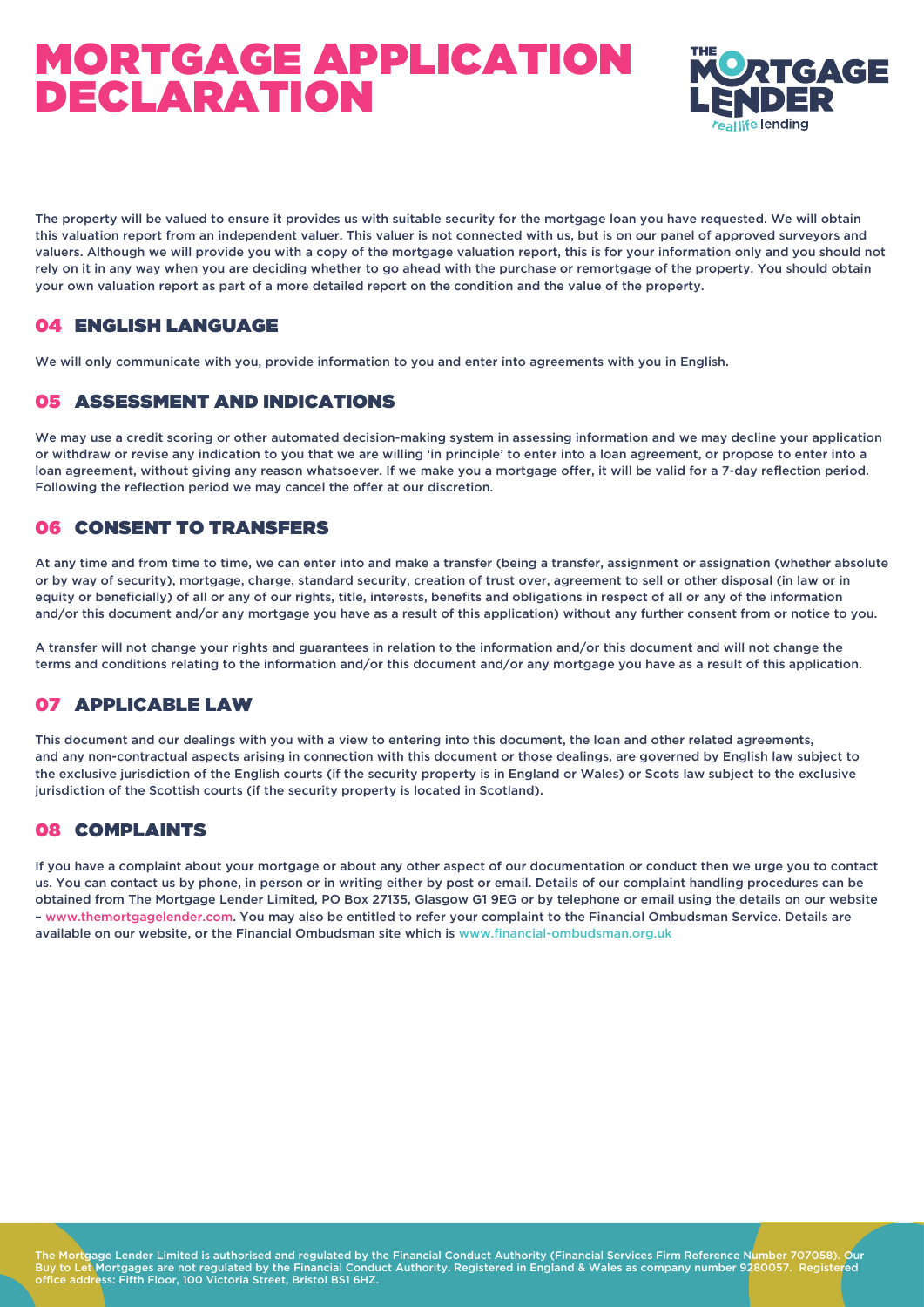

By signing this declaration, you are confirming the following and making your application for your mortgage on this basis.

Each of you has personally read and checked all the information provided in the application and confirm that we can rely on it when deciding whether to make you a mortgage offer.

Each of you has received a copy of our Privacy and Fair Processing Notice.

For limited companies or Limited Liability Partnerships, each of the applicants is a director authorised to make this Application and who has fully read and checked all the information provided in the application, the company has the power to borrow the money applied for and to mortgage the property/properties proposed as security in this Application and the shareholders and directors (as applicable) have the power to grant a guarantee in connection with the mortgage.

The information will be used to assess the affordability of the mortgage advance and you are aware of the monthly payments for the advance and know these can change and are satisfied that these are affordable to you.

You agree to supply any additional information that we may request in order to proceed with the application.

All of the information is true, accurate and complete and is not ambiguous or misleading. You have not withheld or concealed anything which adversely affects and/or is reasonably likely to adversely affect those things or our assessment and/or any information.

It is an offence to knowingly make a false, inaccurate or misleading declaration as part of the application. If you make a false declaration you may face criminal prosecution and/or civil action in respect of any losses incurred by us.

You shall let us know at once (and provide us with full details) if you become aware that any information is or becomes wrong or out of date or if anything changes in any way which adversely affects and/or is reasonably likely to:

- render any information ambiguous and/or misleading; or
- adversely affect the truth, accuracy and/or completeness of the information or our assessment of you and/or any information.

You have, and are entitled to have, the consent of each person to disclose information relating to that person that you have provided in, or in connection with, your application, or which you otherwise provide to us, which may be used as indicated in this document.

Where you have asked a person (other than a member of our staff) for advice and/or a recommendation about this application, that person (not us) is responsible to you for any advice which that person gives or any recommendation which that person makes. You must notify that person of any material changes to the information in order that such person can provide you with updated advice and recommendations. You confirm that you have not received any advice or any recommendation from us in connection with this application.

Where a third party is acting on your behalf in the application and where you have supplied information to that third party in connection with the application, you consent to your details being manually inputted and transmitted electronically to us.

If any information provided by you is incorrect you will make good any loss which we may suffer by acting in reliance upon that information.

If the application is successful the provisions of this Declaration will continue to apply after the completion of the mortgage.

The Mortgage Lender Limited is authorised and regulated by the Financial Conduct Authority (Financial Services Firm Reference Number 707058). Our Buy to Let Mortgages are not regulated by the Financial Conduct Authority. Registered in England & Wales as company number 9280057. Registered office address: Fifth Floor, 100 Victoria Street, Bristol BS1 6HZ.